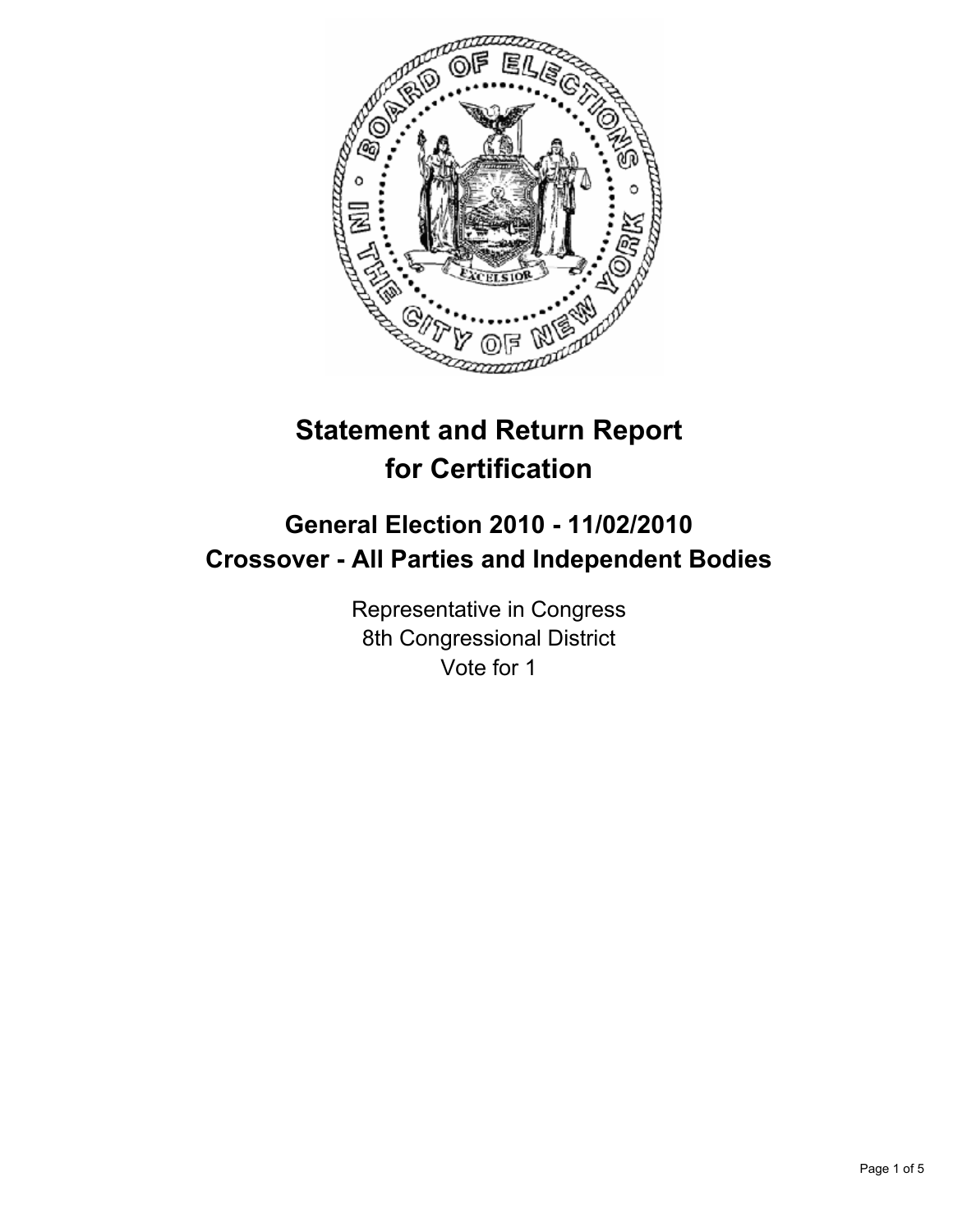

# **New York County**

| PUBLIC COUNTER                      | 93,568  |
|-------------------------------------|---------|
| <b>EMERGENCY</b>                    | 118     |
| ABSENTEE/MILITARY                   | 2,970   |
| <b>FEDERAL</b>                      | 1,673   |
| <b>AFFIDAVIT</b>                    | 2,848   |
| <b>Total Ballots</b>                | 101,177 |
| JERROLD L NADLER (DEMOCRATIC)       | 70,898  |
| SUSAN L KONE (REPUBLICAN)           | 14,280  |
| SUSAN L KONE (CONSERVATIVE)         | 878     |
| JERROLD L NADLER (WORKING FAMILIES) | 9,041   |
| ABSTAIN (WRITE-IN)                  | 1       |
| ANDREW HART (WRITE-IN)              | 1       |
| ANDREW KANDEL (WRITE-IN)            | 1       |
| CHARLES LEIPARD (WRITE-IN)          | 1       |
| CHUCK ZLATKIN (WRITE-IN)            | 1       |
| DAN JENNINGS (WRITE-IN)             | 1       |
| DAVID HAKIN (WRITE-IN)              | 1       |
| DAVID SACK (WRITE-IN)               | 1       |
| DAVID TROYER (WRITE-IN)             | 1       |
| ERIC PROBET (WRITE-IN)              | 1       |
| FAT ALBERT (WRITE-IN)               | 1       |
| FULL PUBLIC FUNDING (WRITE-IN)      | 1       |
| <b>GEORGE HABASH (WRITE-IN)</b>     | 1       |
| HANS FLESS (WRITE-IN)               | 1       |
| JENYA GREEN (WRITE-IN)              | 1       |
| JERROLD L NADLER (WRITE-IN)         | 13      |
| JIM LINCERUM (WRITE-IN)             | 1       |
| JIMMY MCMILLAN (WRITE-IN)           | 1       |
| JOE PETROVIC (WRITE-IN)             | 1       |
| KAREN TRAVERS (WRITE-IN)            | 1       |
| LARRY MONTY (WRITE-IN)              | 1       |
| LAWRENCE JOACHIM (WRITE-IN)         | 1       |
| LEWIS LEPHOM (WRITE-IN)             | 1       |
| LINE 1 NA (WRITE-IN)                | 1       |
| MALONEY (WRITE-IN)                  | 1       |
| MARK GOLDSTEIN (WRITE-IN)           | 1       |
| MAUREEN MCGOVERN (WRITE-IN)         | 1       |
| MICHAEL ALLEGRETTI (WRITE-IN)       | 1       |
| MICHAEL WHALEN (WRITE-IN)           | 1       |
| MIKE DAVIS (WRITE-IN)               | 1       |
| MITT ROMNI (WRITE-IN)               | 1       |
| NO NAME (WRITE-IN)                  | 10      |
| NOBODY (WRITE-IN)                   | 1       |
| NONE (WRITE-IN)                     | 2       |
| NONE OF ABOVE (WRITE-IN)            | 1       |
| NONE OF THE ABOVE (WRITE-IN)        | 1       |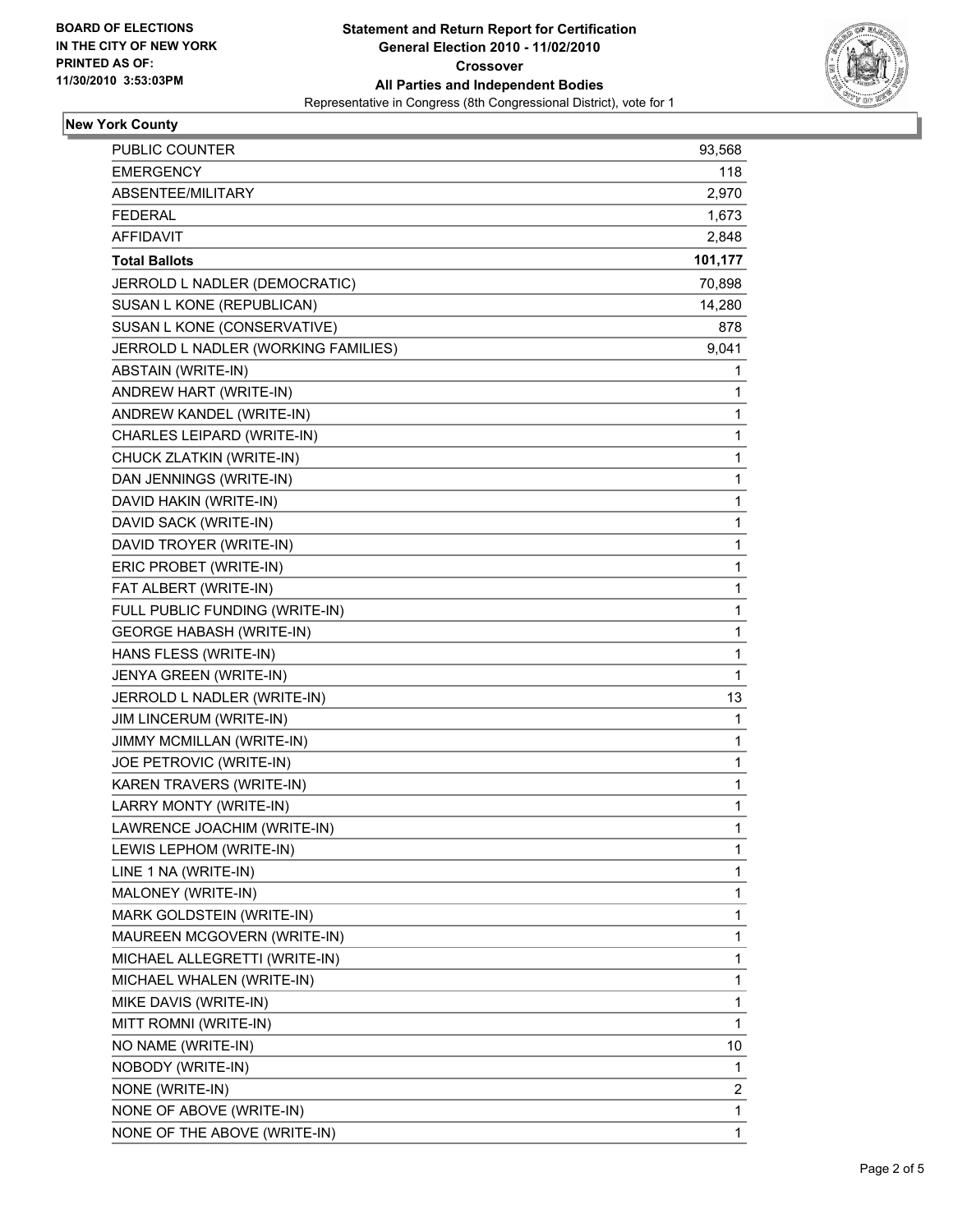

# **New York County**

| ODILE DESOL (WRITE-IN)          | 1      |
|---------------------------------|--------|
| <b>OSCAR BRETT (WRITE-IN)</b>   | 1      |
| PETER KING (WRITE-IN)           | 1      |
| PETER PARKER (WRITE-IN)         | 1      |
| PUBLIC OPTION (WRITE-IN)        | 1      |
| ROBERT RODRIGUEZ (WRITE-IN)     | 1      |
| ROBERT STEPANEK (WRITE-IN)      | 1      |
| RUTH MANSON (WRITE-IN)          | 1      |
| RYAN BRUMBERG (WRITE-IN)        | 1      |
| SELF (WRITE-IN)                 | 1      |
| ST VH REPLACEMENT (WRITE-IN)    | 1      |
| STEPHEN GINOZA (WRITE-IN)       | 1      |
| STEVEN GOULD (WRITE-IN)         | 1      |
| SUSAN J. CLAIR (WRITE-IN)       | 1      |
| SUSAN KENE (WRITE-IN)           | 1      |
| TAMIE THOMAS (WRITE-IN)         | 1      |
| TOM DUANE (WRITE-IN)            | 1      |
| TOM REED (WRITE-IN)             | 1      |
| TRANNY NAMED KRISTEN (WRITE-IN) | 1      |
| VOID (WRITE-IN)                 | 4      |
| <b>Total Votes</b>              | 95,178 |
| Unrecorded                      | 5.999  |

# **Kings County**

| <b>PUBLIC COUNTER</b>               | 40,206         |
|-------------------------------------|----------------|
| <b>EMERGENCY</b>                    | 9              |
| ABSENTEE/MILITARY                   | 908            |
| <b>FEDERAL</b>                      | 248            |
| <b>AFFIDAVIT</b>                    | 578            |
| <b>Total Ballots</b>                | 41,949         |
| JERROLD L NADLER (DEMOCRATIC)       | 17,860         |
| SUSAN L KONE (REPUBLICAN)           | 15,234         |
| SUSAN L KONE (CONSERVATIVE)         | 1,604          |
| JERROLD L NADLER (WORKING FAMILIES) | 1,040          |
| ANTHONY WEINER (WRITE-IN)           | 1              |
| <b>ANTHONY WEIRER (WRITE-IN)</b>    | 1              |
| <b>BOB TURNER (WRITE-IN)</b>        | 1              |
| <b>GEORGE ORWELL (WRITE-IN)</b>     | 1              |
| <b>GRIMM (WRITE-IN)</b>             | 1              |
| JENNER POLLARD (WRITE-IN)           | 1              |
| JOHN FESSEL (WRITE-IN)              | 1              |
| MICHAEL E MCMOHAN (WRITE-IN)        | 1              |
| MICHAEL MAHUN (WRITE-IN)            | $\mathbf{1}$   |
| MISTER CHICKEN (WRITE-IN)           | $\overline{2}$ |
| RIVKA TRAVBE (WRITE-IN)             | 1              |
| <b>Total Votes</b>                  | 35,750         |
| Unrecorded                          | 6,199          |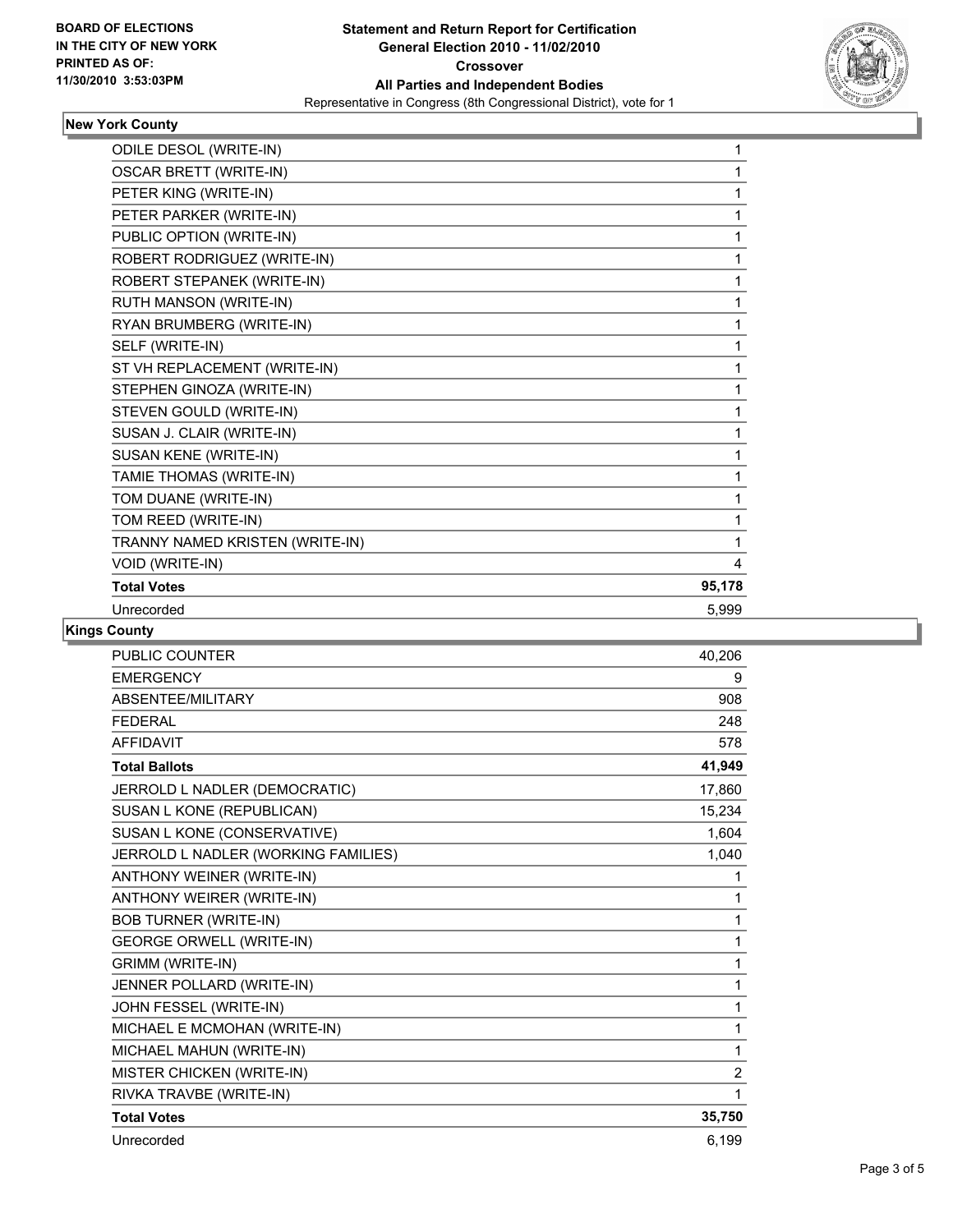

## **Total for Representative in Congress (8th Congressional District)**

| <b>EMERGENCY</b><br>127<br>ABSENTEE/MILITARY<br>3,878<br><b>FEDERAL</b><br>1,921<br>AFFIDAVIT<br>3,426<br>143,126<br><b>Total Ballots</b><br>JERROLD L NADLER (DEMOCRATIC)<br>88,758<br>SUSAN L KONE (REPUBLICAN)<br>29,514<br>SUSAN L KONE (CONSERVATIVE)<br>2,482<br>JERROLD L NADLER (WORKING FAMILIES)<br>10,081<br>ABSTAIN (WRITE-IN)<br>1 |
|-------------------------------------------------------------------------------------------------------------------------------------------------------------------------------------------------------------------------------------------------------------------------------------------------------------------------------------------------|
|                                                                                                                                                                                                                                                                                                                                                 |
|                                                                                                                                                                                                                                                                                                                                                 |
|                                                                                                                                                                                                                                                                                                                                                 |
|                                                                                                                                                                                                                                                                                                                                                 |
|                                                                                                                                                                                                                                                                                                                                                 |
|                                                                                                                                                                                                                                                                                                                                                 |
|                                                                                                                                                                                                                                                                                                                                                 |
|                                                                                                                                                                                                                                                                                                                                                 |
|                                                                                                                                                                                                                                                                                                                                                 |
|                                                                                                                                                                                                                                                                                                                                                 |
| ANDREW HART (WRITE-IN)<br>1                                                                                                                                                                                                                                                                                                                     |
| ANDREW KANDEL (WRITE-IN)<br>1                                                                                                                                                                                                                                                                                                                   |
| ANTHONY WEINER (WRITE-IN)<br>1                                                                                                                                                                                                                                                                                                                  |
| ANTHONY WEIRER (WRITE-IN)<br>1                                                                                                                                                                                                                                                                                                                  |
| <b>BOB TURNER (WRITE-IN)</b><br>1                                                                                                                                                                                                                                                                                                               |
| CHARLES LEIPARD (WRITE-IN)<br>1                                                                                                                                                                                                                                                                                                                 |
| CHUCK ZLATKIN (WRITE-IN)<br>1                                                                                                                                                                                                                                                                                                                   |
| DAN JENNINGS (WRITE-IN)<br>1                                                                                                                                                                                                                                                                                                                    |
| DAVID HAKIN (WRITE-IN)<br>1                                                                                                                                                                                                                                                                                                                     |
| DAVID SACK (WRITE-IN)<br>1                                                                                                                                                                                                                                                                                                                      |
| DAVID TROYER (WRITE-IN)<br>1                                                                                                                                                                                                                                                                                                                    |
| ERIC PROBET (WRITE-IN)<br>1                                                                                                                                                                                                                                                                                                                     |
| FAT ALBERT (WRITE-IN)<br>1                                                                                                                                                                                                                                                                                                                      |
| FULL PUBLIC FUNDING (WRITE-IN)<br>1                                                                                                                                                                                                                                                                                                             |
| <b>GEORGE HABASH (WRITE-IN)</b><br>1                                                                                                                                                                                                                                                                                                            |
| <b>GEORGE ORWELL (WRITE-IN)</b><br>1                                                                                                                                                                                                                                                                                                            |
| <b>GRIMM (WRITE-IN)</b><br>1                                                                                                                                                                                                                                                                                                                    |
| HANS FLESS (WRITE-IN)<br>1                                                                                                                                                                                                                                                                                                                      |
| JENNER POLLARD (WRITE-IN)<br>1                                                                                                                                                                                                                                                                                                                  |
| JENYA GREEN (WRITE-IN)<br>1                                                                                                                                                                                                                                                                                                                     |
| JERROLD L NADLER (WRITE-IN)<br>13                                                                                                                                                                                                                                                                                                               |
| JIM LINCERUM (WRITE-IN)<br>1                                                                                                                                                                                                                                                                                                                    |
| JIMMY MCMILLAN (WRITE-IN)<br>1                                                                                                                                                                                                                                                                                                                  |
| JOE PETROVIC (WRITE-IN)<br>1                                                                                                                                                                                                                                                                                                                    |
| JOHN FESSEL (WRITE-IN)<br>1                                                                                                                                                                                                                                                                                                                     |
| KAREN TRAVERS (WRITE-IN)<br>1                                                                                                                                                                                                                                                                                                                   |
| LARRY MONTY (WRITE-IN)<br>1                                                                                                                                                                                                                                                                                                                     |
| LAWRENCE JOACHIM (WRITE-IN)<br>1                                                                                                                                                                                                                                                                                                                |
| LEWIS LEPHOM (WRITE-IN)<br>1                                                                                                                                                                                                                                                                                                                    |
| LINE 1 NA (WRITE-IN)<br>1                                                                                                                                                                                                                                                                                                                       |
| MALONEY (WRITE-IN)<br>1                                                                                                                                                                                                                                                                                                                         |
| MARK GOLDSTEIN (WRITE-IN)<br>1                                                                                                                                                                                                                                                                                                                  |
| MAUREEN MCGOVERN (WRITE-IN)<br>1                                                                                                                                                                                                                                                                                                                |
| MICHAEL ALLEGRETTI (WRITE-IN)<br>1                                                                                                                                                                                                                                                                                                              |
| MICHAEL E MCMOHAN (WRITE-IN)<br>1                                                                                                                                                                                                                                                                                                               |